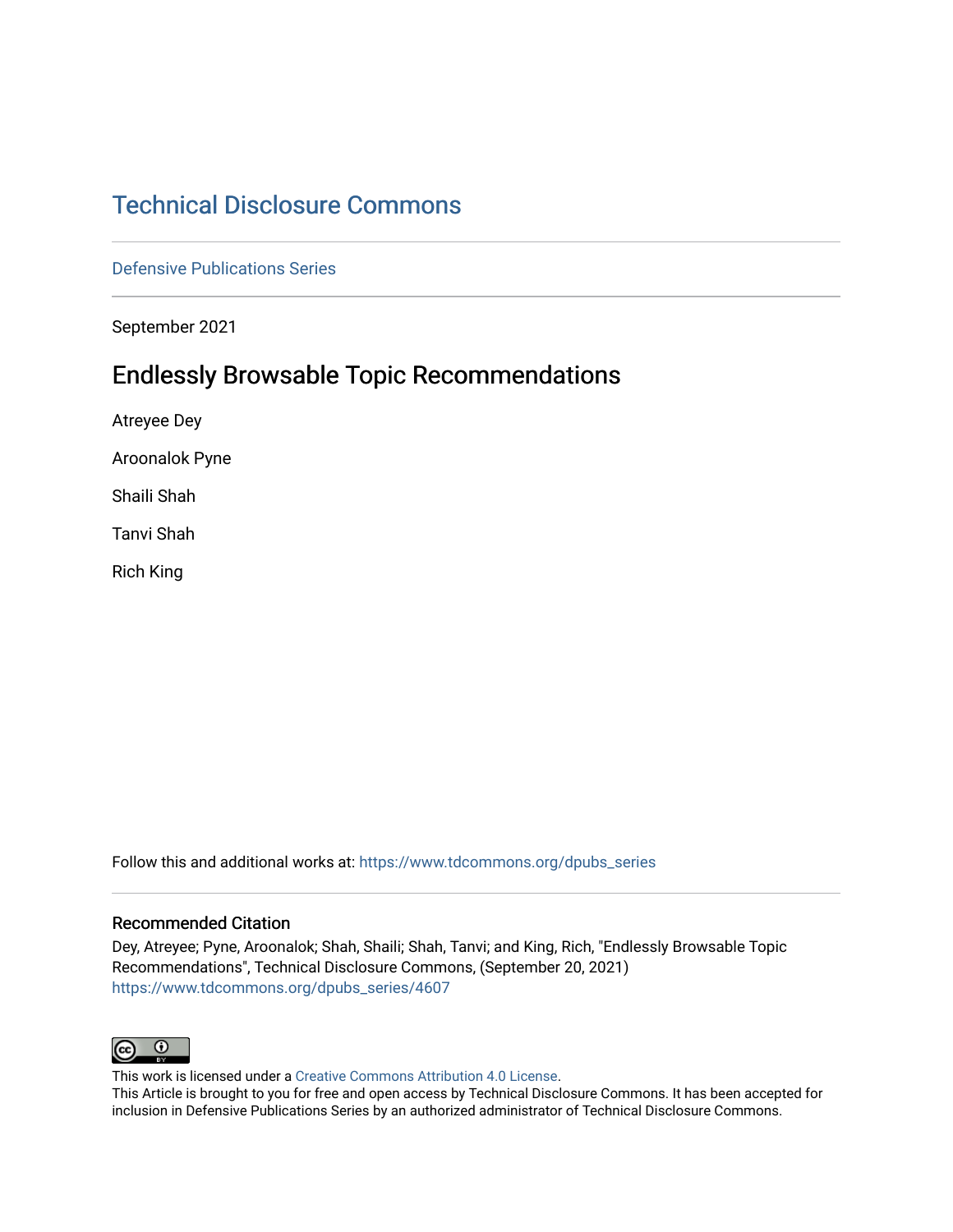## **Endlessly Browsable Topic Recommendations**

## ABSTRACT

Some users of search engines may not want to (or may be unable to) type in or speak out a search query. As another example, users may have limited or no knowledge of popular search platforms or engines. There is currently no mechanism for a search engine to recommend related topics to a user to enable a semi-autonomous browsing experience that can be endless. This disclosure describes techniques that utilize a topic graph to enable users to browse topics or explore interesting and contextual information without requiring the entry of a search query.

#### KEYWORDS

- Suggestion engine
- Collaborative filtering
- Recommender system
- Recommendation engine
- Knowledge graph
- Hierarchical knowledge graph
- Entity graph
- Topic graph
- Concept graph
- Endless browsing
- Image search
- Video search
- Information discovery
- Information exploration
- Entity hierarchies

#### **BACKGROUND**

Some users of search engines may not want to (or may be unable to) type in or speak out a search query. For example, they may not have a specific search intent; rather, they may want to browse for interesting web content or want to explore topics that are related to their topics of interest. As another example, users may have limited or no knowledge of popular search platforms or engines. There is currently no mechanism for a search engine to recommend related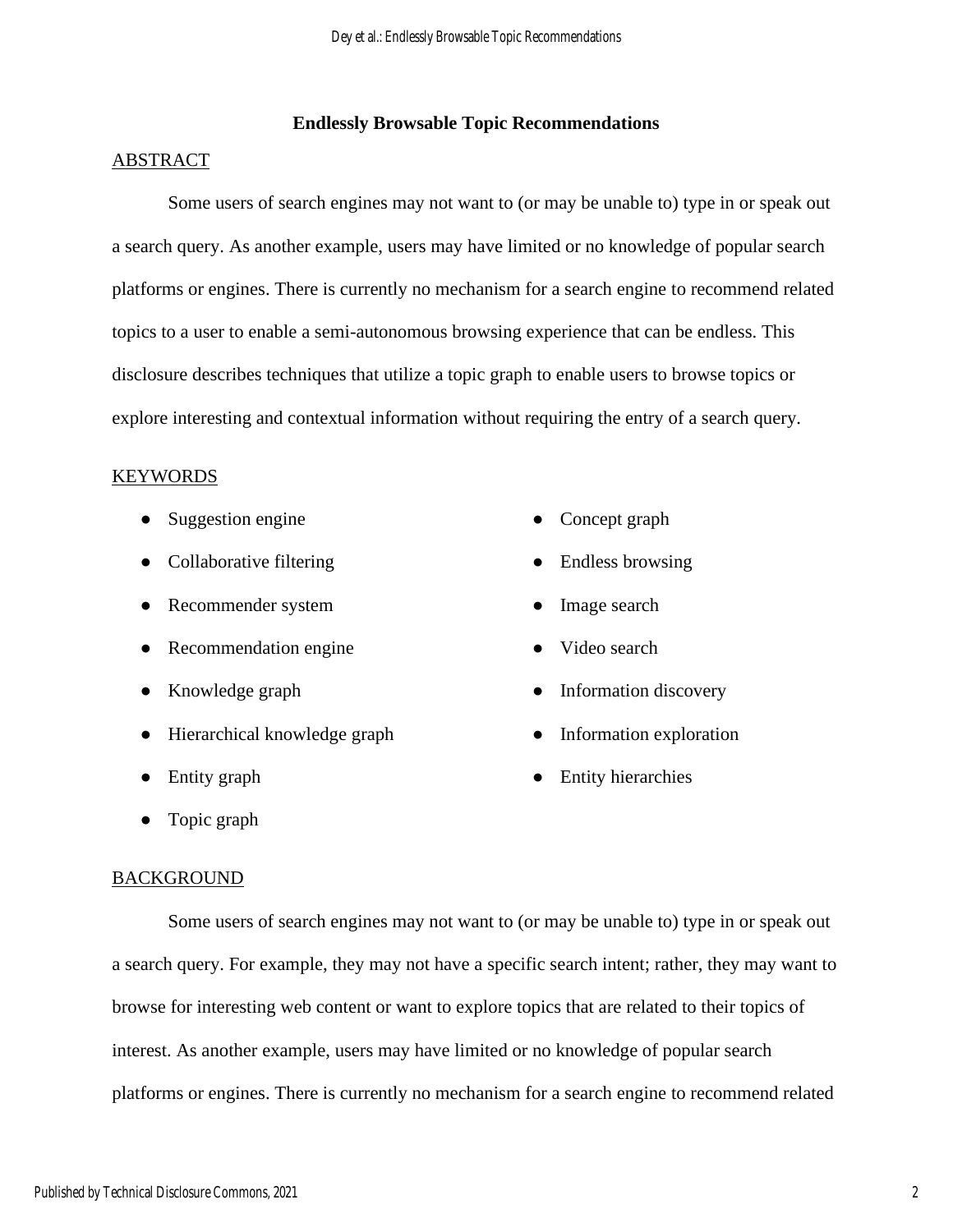topics to a user to enable a semi-autonomous browsing experience that can be endless and that does not rely on a user-specified search query.



**Fig. 1: A topic graph**

A topic graph represents a network of real-world entities, e.g., objects, events, situations, or concepts. It stores the relationship between them in the form of a graph. Fig. 1 illustrates an example of a topic graph. As illustrated, a topic graph can be very deep and very broad, e.g., each topic having several related topics, each related topic having other related topics, and so on. A topic graph need not have exclusively tree-like (top-down) connections between its nodes. Nodes can also be connected across siblings or generations. In the example of Fig. 1, the entity 'dosa' is associated with 'omelette' to indicate that the two go with each other, or 'tea' is linked to 'continental' to indicate that tea can be part of a Continental breakfast as well as English breakfast.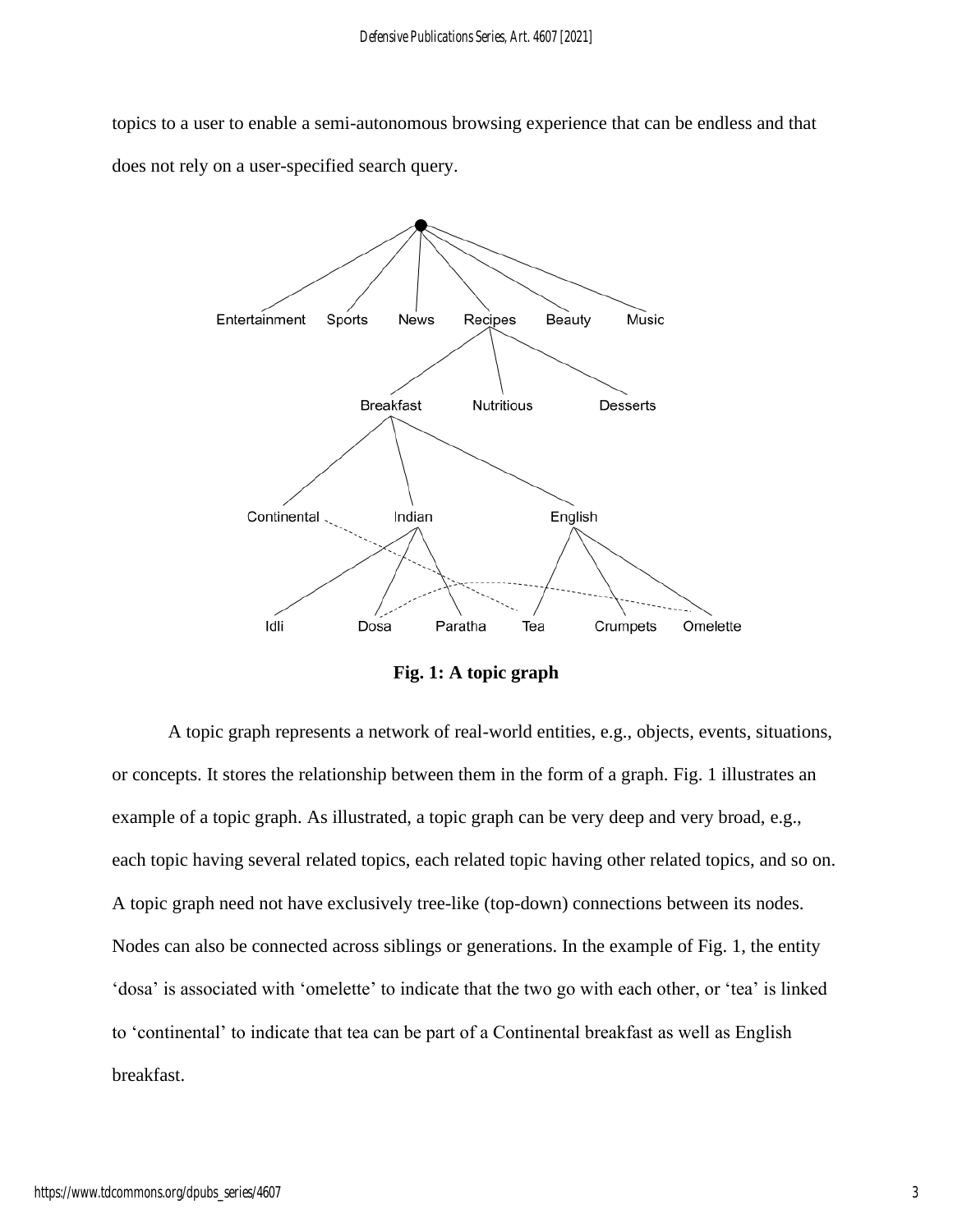# **DESCRIPTION**



**Fig. 2: A tiled representation of the top level of a topic graph**

This disclosure describes techniques that enable users to browse topics in an endless manner without requiring the entry of a search query via text or voice. As illustrated in Fig. 2, the user initiates browsing entities or topics from a user interface (202) that lists very broad topics (204). With user permission, the broad topics in the user interface can be selected based on the user's preferences.

The broad topics can be arranged in the form of tiles, as illustrated in Fig. 2, or in other suitable user interface design. As the user clicks, taps, or scrolls on a tile corresponding to a topic, related topics are surfaced. The user journey containing subsequent selections (e.g., via taps) of topics can be based on an underlying topic graph or recommendation engine.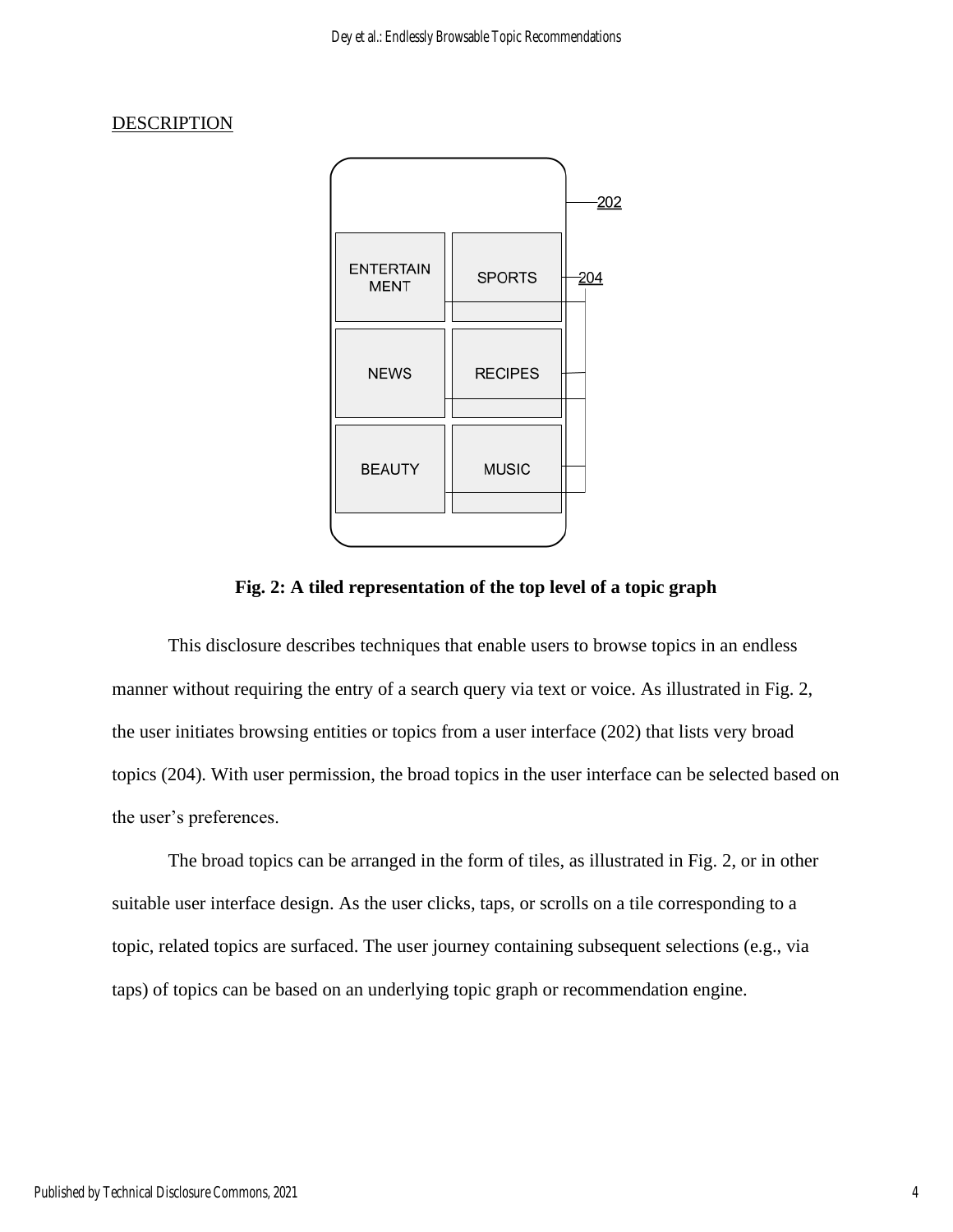

**Fig. 3: Iterative surfacing of related topics**

Fig. 3 illustrates an example user journey through various topics as the user taps on them. In Fig. 3(a), of several top-level topics ('entertainment,' 'sports,' 'recipes,' etc.), the user taps on 'recipes,' the tapping action indicated by the purple concentric circles. Upon tapping, the user is led to related topics (Fig. 3(b)) represented visually (images or video). These topics are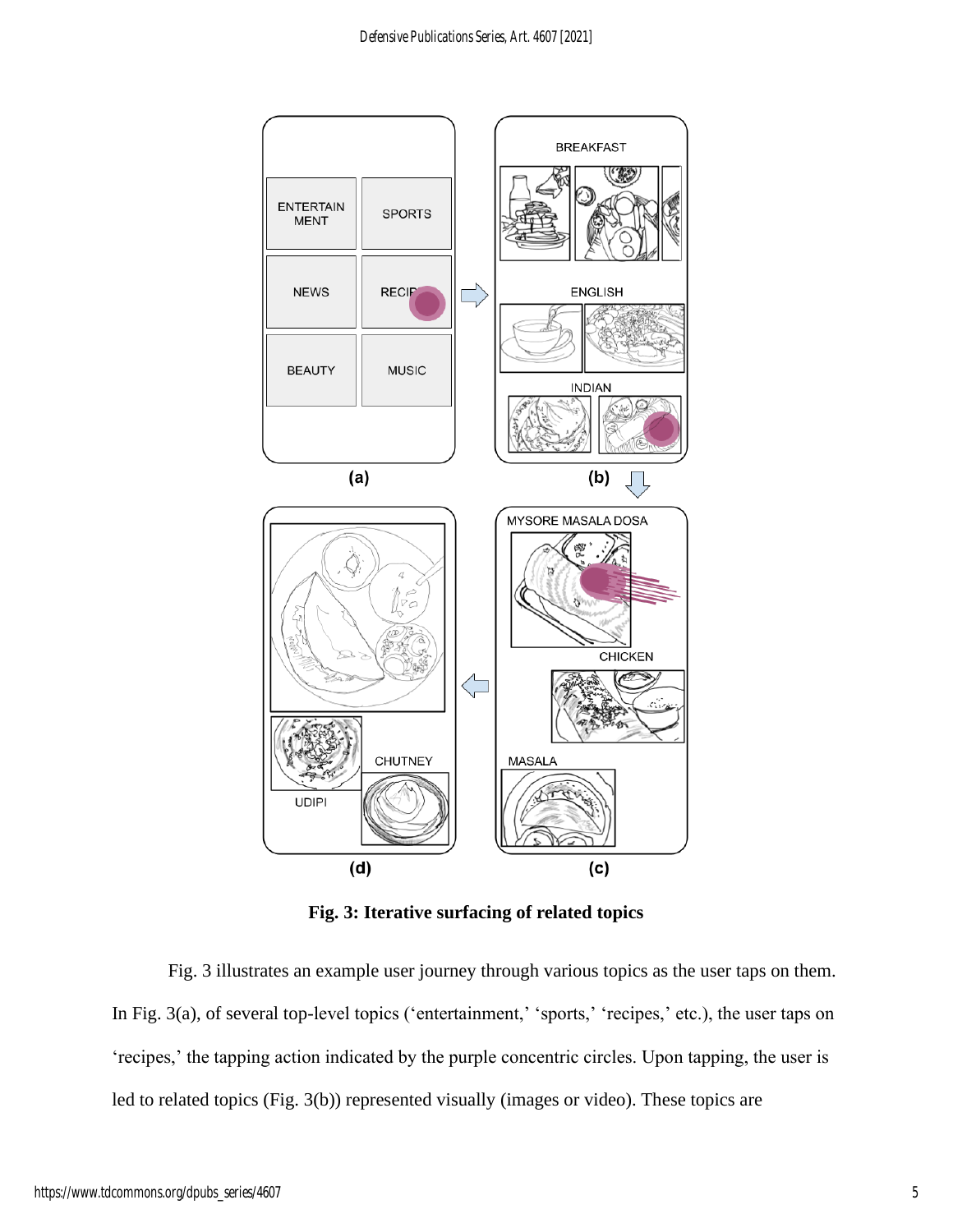selectable (e.g., via tap, click, scrolling, etc.) and upon selection, are replaced by other related topics (Fig. 3(c)). The user can also scroll (sideways, in this example, but in any direction), rather than tap, on a particular topic (Fig. 3(c)) to reveal further related topics (Fig. 3(d)). Content such as images, videos, short videos, stories, Q&A, etc., related to the topic is also available for the user to scroll or browse through. The user can select any topic to view the associated content. Tapping and scrolling are both endless, e.g., fresh topics are selected from the topic graph and served to the user via the user interface no matter how many times the user interacted with the user interface via tapping, scrolling, or other action.



**Fig. 4: A topic graph showing different types of pairwise relationships between entities**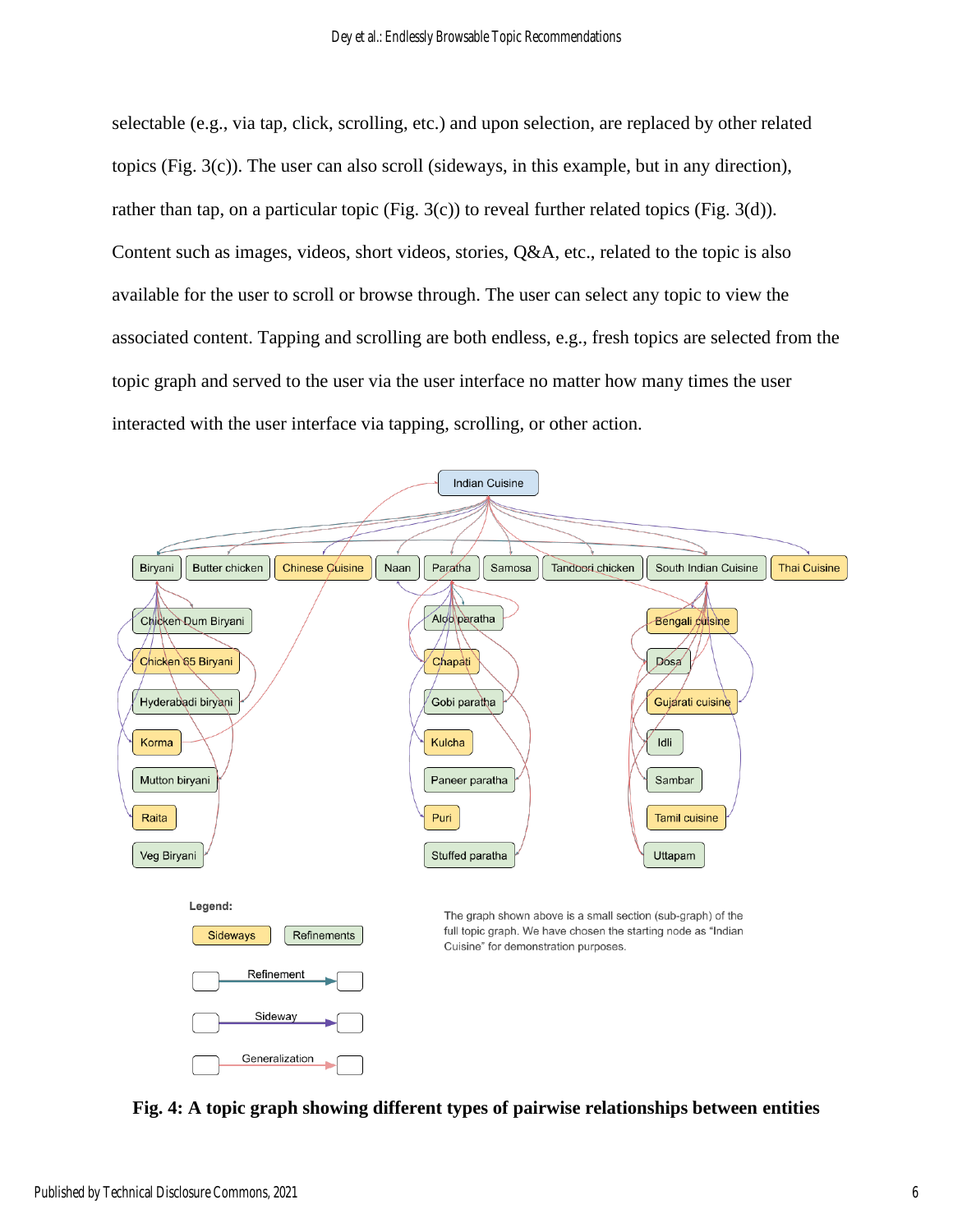Fig. 4 illustrates an entity (or topic) graph with different types of pairwise relationships, refinements, generalizations, sideways relationships, etc. The topic graph can be constructed using various techniques such as collaborative filtering, entity trend analysis, mining structured data on the web, entity co-occurrence signals, etc. The graph can be implicitly represented by a machine learning (ML) model where the relationships are obtained by performing inference in the model with a topic of interest and the relationship-type as input. When a user taps on a topic, which maps to a node on the graph, they are led to a nearby node in the graph. The nearby node is probabilistically selected, such that the next node can be a child (e.g., a refinement), a parent (e.g., a generalization), a sibling (e.g., an associate or a sideways relationship), etc., with varying probabilities. With user permission, the probabilities can be set based on user preferences and/or the user's browsing history. The probabilities can be selected to provide a higher likelihood of choosing refinements or sideways relationships and can be updated based on user interaction. If a leaf node is reached, e.g., no further refinements are possible, then the user is either led upward through the topic graph, e.g., through a generalization or the user can choose one of the sideways topics (if present) to continue their journey.

Content such as images, videos, short videos, stories, Q&A, etc. corresponding to a topic in the topic graph is retrieved from appropriate search backends. Thus, at each step of the user journey, the user can either tap on a topic or simply consume content directly related to the topic. In this manner, a user can browse the topic graph endlessly, thereby performing a walk on the underlying graph, to view interesting and related topics as well as content associated with them. The user interface, powered by the topic graph, enables the user to continuously and visually explore related concepts. In the graph of Fig. 4, an example walk or journey for a user can be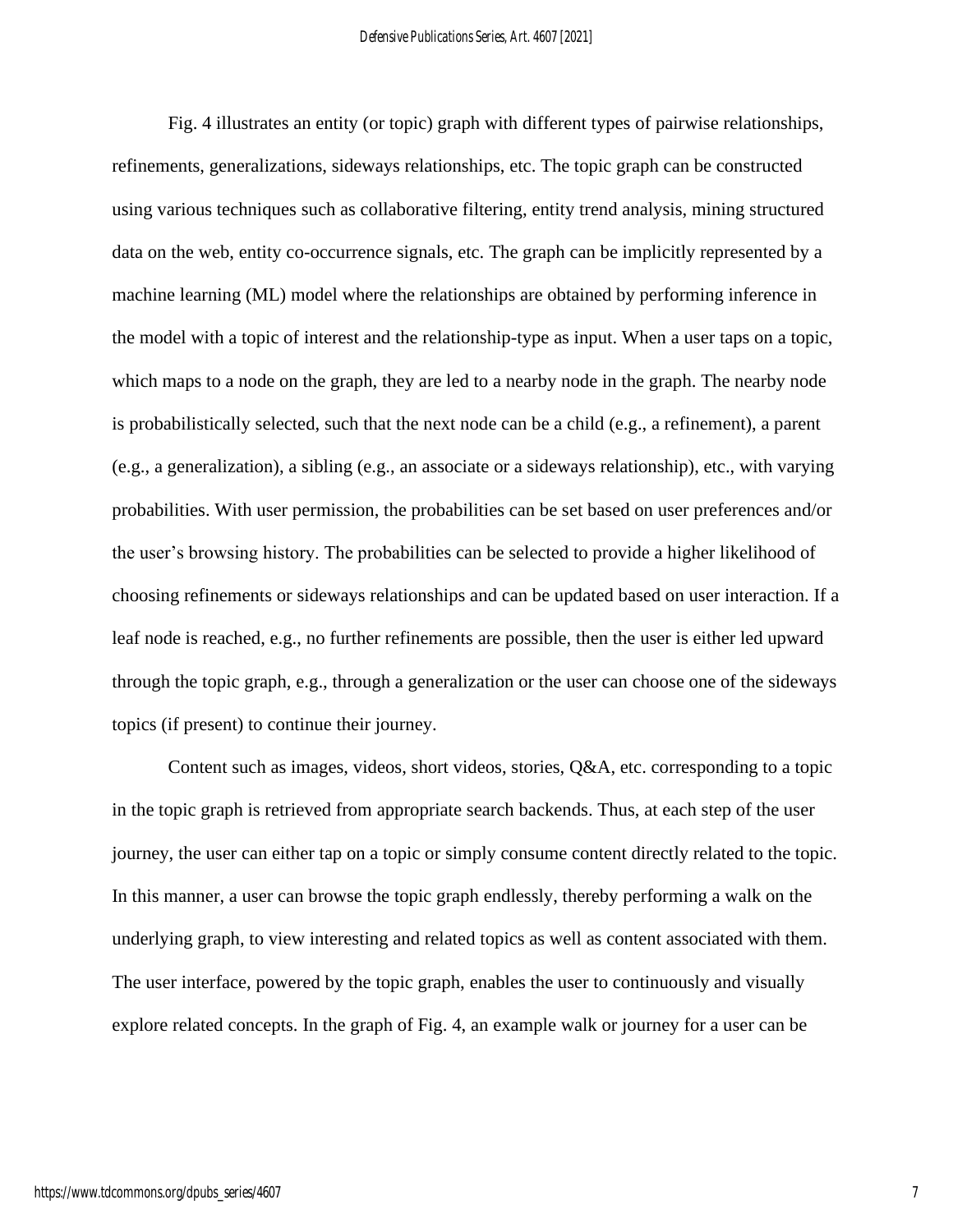$'$ healthy breakfast'  $\rightarrow 's$ outh Indian breakfast'  $\rightarrow 'id$ li'  $\rightarrow 'p$ oha'  $\rightarrow 's$ ambar'  $\rightarrow 'v$ egetarian dishes' …

Traversal through the topic graph occurs without requiring the user to enter or specify (verbally or otherwise) search queries, or being able to read a language supported by the search engine. While the tiled user interface of Figs. 2-3 shows words, icons/images that map to the categories can be used to enable the user to browse without being able to read the language. Since a node in the traversal is relatively close to the immediate previous node, results are contextual to the user's current interests. An escape feature enables the user to quickly get out of the present topic, which may be a node deep in the topic graph and return to the top-level screen.

In this manner, the techniques of this disclosure provide a browsing experience to users that do not possess adequate reading or typing skills in popular search engines. In case of typing, the user may know how to type but may be unwilling to do so, e.g., because typing can be slow when using standard mobile and desktop non-English keyboards, as compared with typing the same query transliterated in English using an English keyboard. Also, for voice input, only a handful of languages are well covered by state-of-the-art speech-to-text technology. Certain language speakers may face difficulty in performing the search query by using voice input alone.

With permission from the user, results served from the topic graph may be based on user preferences and/or browsing history. In the absence of such permission, personalization is not performed. Without personalization, users can still enjoy high quality results served from the topic graph.

Further to the descriptions above, a user may be provided with controls allowing the user to make an election as to both if and when systems, programs, or features described herein may enable the collection of user information (e.g., information about a user's browsing history, a

8